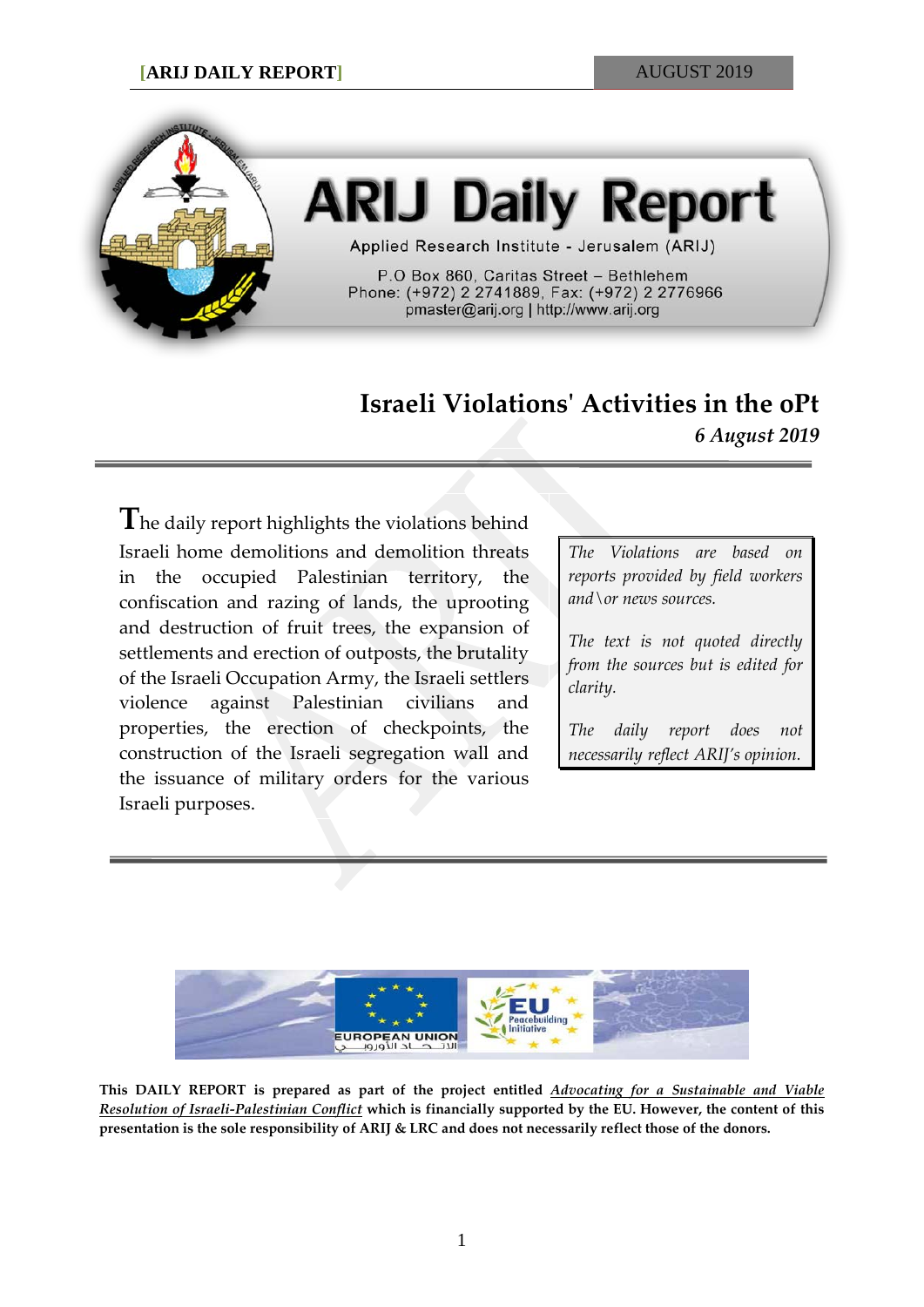## **Brutality of the Israeli Occupation Army**

• The Israeli Occupation Army (IOA) seized a number of vehicles in Ras al-Ahmar in the northern Jordan Valley. An Israeli military force raided Ras al-Ahmar community, where they seized a tractor and a private vehicle belonging to the local Palestinian farmers in addition to an Israeli truck. The truck, which belongs to a Palestinian citizen of Israel, was unloading a shipment of fodder to a local family. (WAFA 6 August 2019)

#### **Israeli Arrests**

- The Israeli Occupation Army (IOA) detained two children and two sons, one of them a child, from Nahalin, near Bethlehem. The man and his sons were pouring concrete at their family home for a planned expansion when the IOA detained them. The IOA stormed the town and stationed themselves in the Sabiha area before confronting the Palestinian homeowner and detaining him and his sons. The IOA seized a pump and two concrete mixers that were being used for construction at the Shakarneh's family home, confiscated the drivers' ID cards, and forced them to transfer their equipment to the Gush Etzion Israeli settlement complex and military base. (IMEMC 6 August 2019)
- 11 were abducted by the Israeli occupation Army (IOA) from the Nablus governorate. They were identified as: Dirar Ahmad Hammadneh, 58, and his sons Amr, 33, and Ahmad, as well as Abu Hassan Hammadna, 37, and Mohammad Sa'ada, 41, Hamza Abdullah Yassin, Mohammad Fayek Hamadneh, Omar Nidal Yassin, Baraa Essam Jarra'a, Adham Shuli, and Mohammad Abdel Fattah Khrouche, 23. (IMEMC 6 August 2019)
- In the northern part of the West Bank, in the Jenin province, the Israeli occupation Army (IOA) detained three Palestinians, all of whom are former prisoners: Mohammed Ali Ateeq, Muhtadi Jamil Al-Assi and Mohammed Farouk Abed. (IMEMC 6 August 2019)
- The Israeli occupation Army (IOA) raided Jericho, in the southeastern West Bank, and detained Haitham Awwad Jarahid and Marwan Awad Jarahid. (IMEMC 6 August 2019)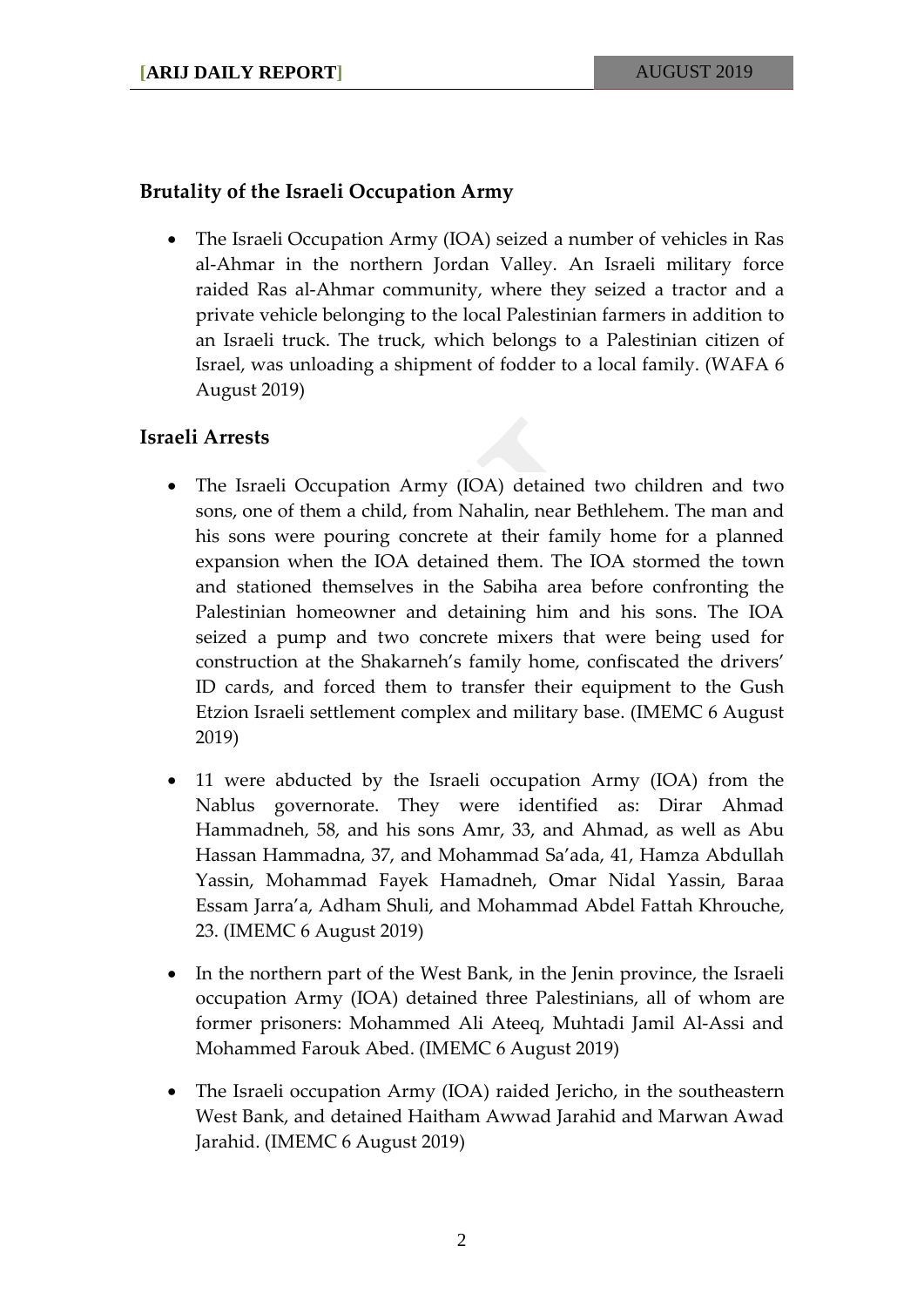- In Tulkarem, in northern West Bank, the Israeli occupation Army (IOA) detained Abu Roumi. (IMEMC 6 August 2019)
- Tareq al-Amouri was taken from his bed while sleeping by the Israeli occupation Army (IOA), from the town of Al-Eizariya in Jerusalem. (IMEMC 6 August 2019)
- Faris Adel al-Titi, 24, Mu'tasim al-Sayed Ahmed and Mohammed Walid Hajjajra were detained by Israeli occupation Army (IOA) during early morning raids.
- The Israeli Occupation Army (IOA) detained the Journalist Mohammed Ateeq from Burqeen village west of Jenin city. (MAANNEWS, 6 August 2019)
- The Israeli Occupation Army (IOA) detained Amr Dharar Hamadneh, Sheikh Dirar Hammadneh, Adham Shuli Sa'ada, Hamza Yassin , Mohammed Hamadneh, Omar Deglas, Bara Jarrara, Ahmed Ibrahim Sawalha, Assem Deglas, Bara Jarrara, and Tariq Al-Ammouri from Asira al-Shamaliya in Nablus Governorate. (MAANNEWS, 6 August 2019)
- The Israeli Occupation Army (IOA) detained Majd Abu Roumi and Muzaffar Abu Roumi from Al Ezarieh town in occupied East Jerusalem. (MAANNEWS, 6 August 2019)
- The Israeli Occupation Army (IOA) detained Faris Adel al-Titi from Al Fawwar refugee camp south of Hebron. (MAANNEWS, 6 August 2019)
- The Israeli Occupation Army (IOA) detained Mohammed Farouk Abed from Kafr Dan village near Jenin. (MAAN, 6 August 2019)
- The Israeli Occupation Army (IOA) detained Mahdi Jamil Assi from Burqin village in Nablus Governorate. (MAANNEWS, 6 August 2019)
- The Israeli Occupation Army (IOA) detained Rameem al-Baik-from Bal'a village in Tulkarm Governorate. (MAANNEWS, 6 August 2019)
- The Israeli Occupation Army (IOA) detained Haitham Awad Grahid and Marwan Awad Grahid from Al Auja village north of Jericho city. (MAANNEWS, 6 August 2019)
- The Israeli Occupation Army (IOA) detained Mohammed Zakaria Alyan from Al Isawiya town in occupied East Jerusalem. (MAANNEWS, 6 August 2019)
- The Israeli Occupation Army (IOA) rounded up three Palestinians, all former prisoners, from Jenin Governorate. One of the three detainees was identified as Muhammad Ali Atiq, a journalist. (WAFA 6 August 2019)

## **Israeli Settler Violence**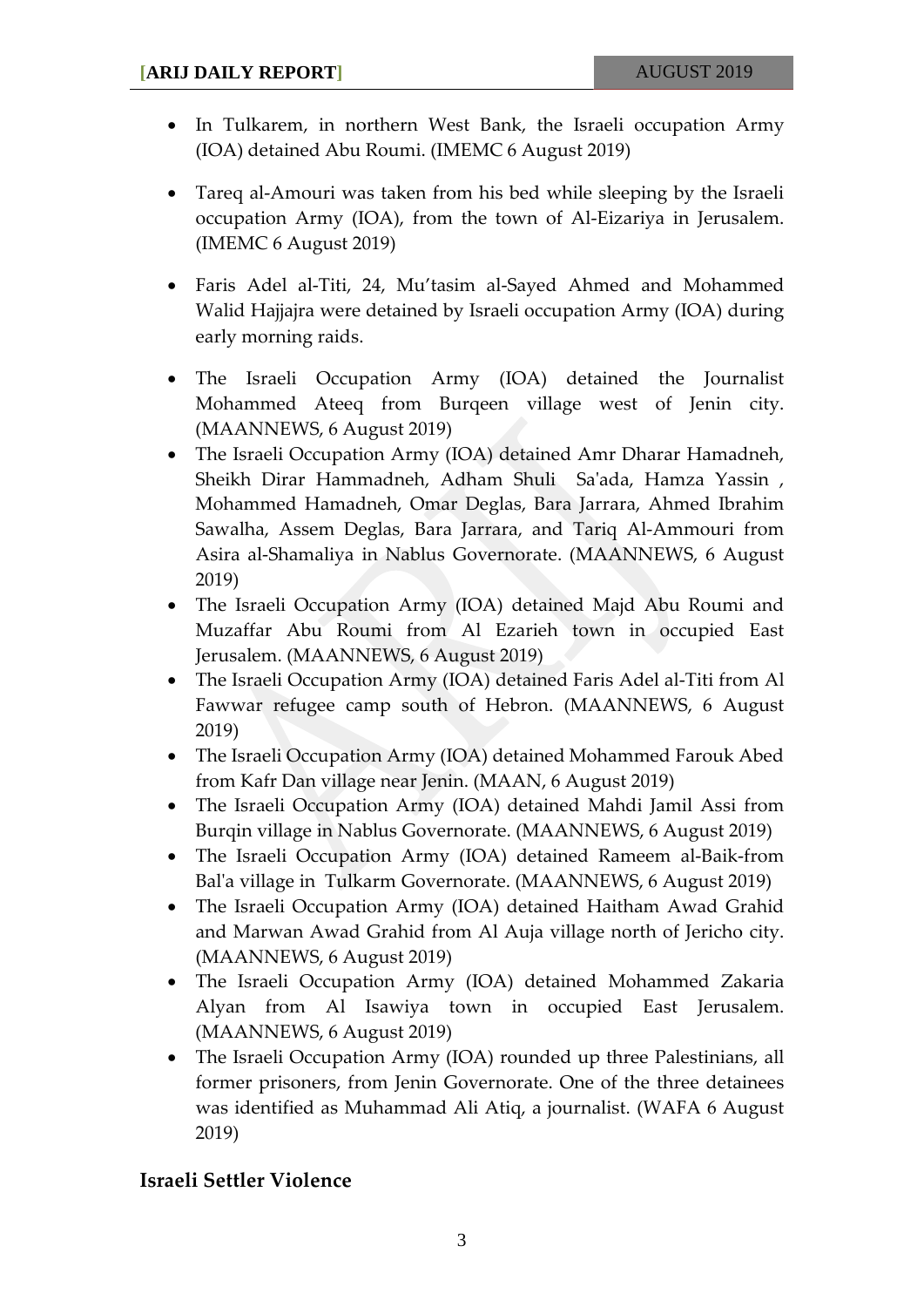• Israeli settlers hurled stones at a Palestinian house and wedding hall in Urief village, south of Nablus. The settlers stormed the village, where they threw stones and empty bottles at a villager's house and wedding hall, smashing some of their windows. The house owner as Jamal Abdullah Shehadeh. No injuries were reported though in the attack. The settlers reportedly came from Yitzhar, an settlement inhabited by hardcore fanatic Jews. (WAFA 6 August 2019)

#### **Home Demolition & Demolition threats**

- Israeli police raided the Jerusalem neighborhood of Issawiyeh, paving the way to a bulldozer to demolish a retaining wall and an outdoor ground. The police blocked the entrance to a Palestinian house, whose owner is not identified, as the demolition was carried out. The structure were demolished under the pretext that they were built without a permit. (WAFA 6 August 2019)
- The Israeli Occupation Army (IOA) demolished four structures and a house under construction in Bir Oneh village, Beit Jala city, west of Bethlehem. The IOA stormed and cordoned off the village, before a bulldozer demolished four barns and the foundations of a house under construction purportedly for being without a license. The owners of the barns and the house under construction were identified as Mohammad Zreineh and Daoud Ghneim, respectively. Zreineh's barns were demolished twice although he has a title deed which proves he is the owner of the plot of land on which the barns are built. (IMEMC 6 August 2019)
- Israeli bulldozers demolished a Palestinian house and a retaining wall, in the occupied city of Jerusalem. Israeli police cordoned off an area in the Jerusalem neighborhood of Beit Hanina, as a bulldozer proceeded to demolish a house belonging to Eyad Khalil Kiswani. the demolition took place even though he had not received any prior notice. Kiswani himself, along with wife and three children, aged 13 to 16, were forced out of their 140-square-meter house by police at gun point before the demolition was carried out. (IMEMC 6 August 2019)
- Israeli police raided the Jerusalem neighborhood of al-Isawiyya, paving the way for a bulldozer to demolish a retaining wall and an outdoor ground. The police blocked the entrance to a Palestinian house, whose owner is not identified, as the demolition was carried out. The structure was demolished under the pretext that they were built without a permit. (IMEMC 6 August 2019)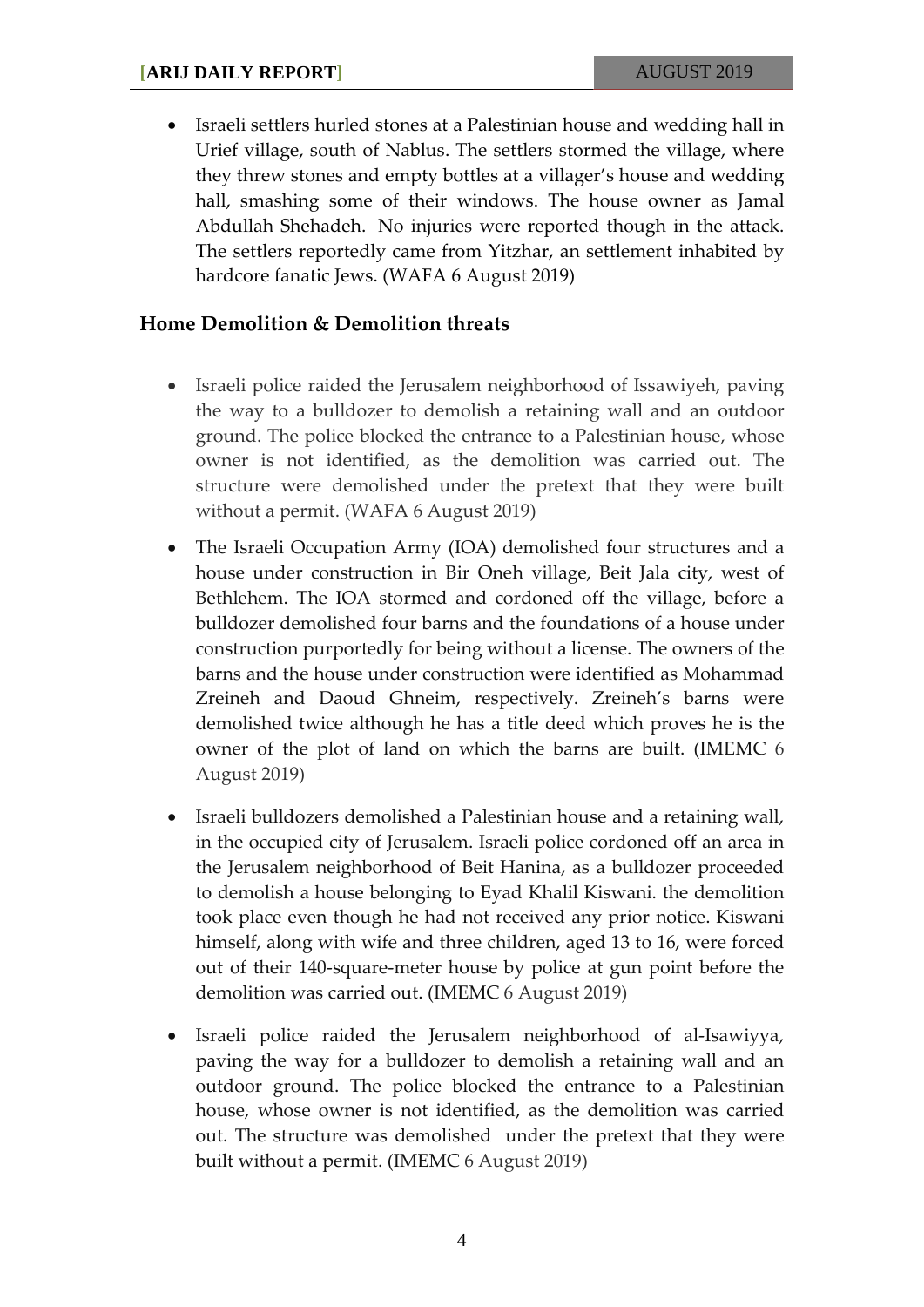• The Israeli Occupation Army (IOA) seized a number of vehicles in Ras al-Ahmar, in the northern Jordan Valley. An Israeli military force raided Ras al-Ahmar community, where they seized a tractor and a private vehicle belonging to the local Palestinian farmers in addition to an Israeli truck. The truck, which belongs to a Palestinian citizen of Israel, was unloading a shipment of fodder to a local family. (IMEMC 6 August 2019)

#### **Expansion of settlements**

- The Israeli government and the Civil Administration Office, the executive and administrative branch of the illegal Israeli occupation of the West Bank, including Jerusalem, approved the construction of hundreds of units in Gush Etzion bloc, south of Bethlehem. The approval was for 300 new units in Etzion. (IMEMC 6 August 2019)
- The West Bank's Civil Administration High Planning Subcommittee authorized the promotion of 2,304 homes in settlements and outposts, of which 838 received a final approval for construction. Some of the planned construction will take place in illegal outposts, thus formally granting them the state's approval; 98 homes in the Ibei HaNahal outpost and 98 in the Givat Sal'it outpost were approved for early planning. A plan to promote an educational facility in the Haroe Ha'ivri outpost, near Ma'ale Edumim and the Palestinian village of Khan al-Ahmar, set to be evicted for lack of permits, was also approved for early planning. The Gush Etzion Regional Council Head, Shlomo Neeman, said in response that, "this is huge news for the south-east of Gush Etzion, to Jewish settlements in the Judean Desert and to the entire settlement movement." The Peace Now leftist movement said that approving the building of new homes in West Bank settlements is "a part of the destructive policy set to prevent a peaceful solution and the two-state solution and bring about the annexation of the West bank." "Hypocrisy is sky rocketing when the government grants its approval to an illegal outpost built by Israelis right next to the Palestinian village of Khan al-Ahmar, where construction isn't allowed. "The wrong is unforgivable when after destroying 72 homes because they built by the separation barrier in Wadi al-Hummus, the government approves a whole neighborhood for settlers by the barrier fence," concluded the organization statement. [\(Ynetnews](https://www.ynetnews.com/articles/0,7340,L-5564867,00.html) 6 August 2019)

**Other**